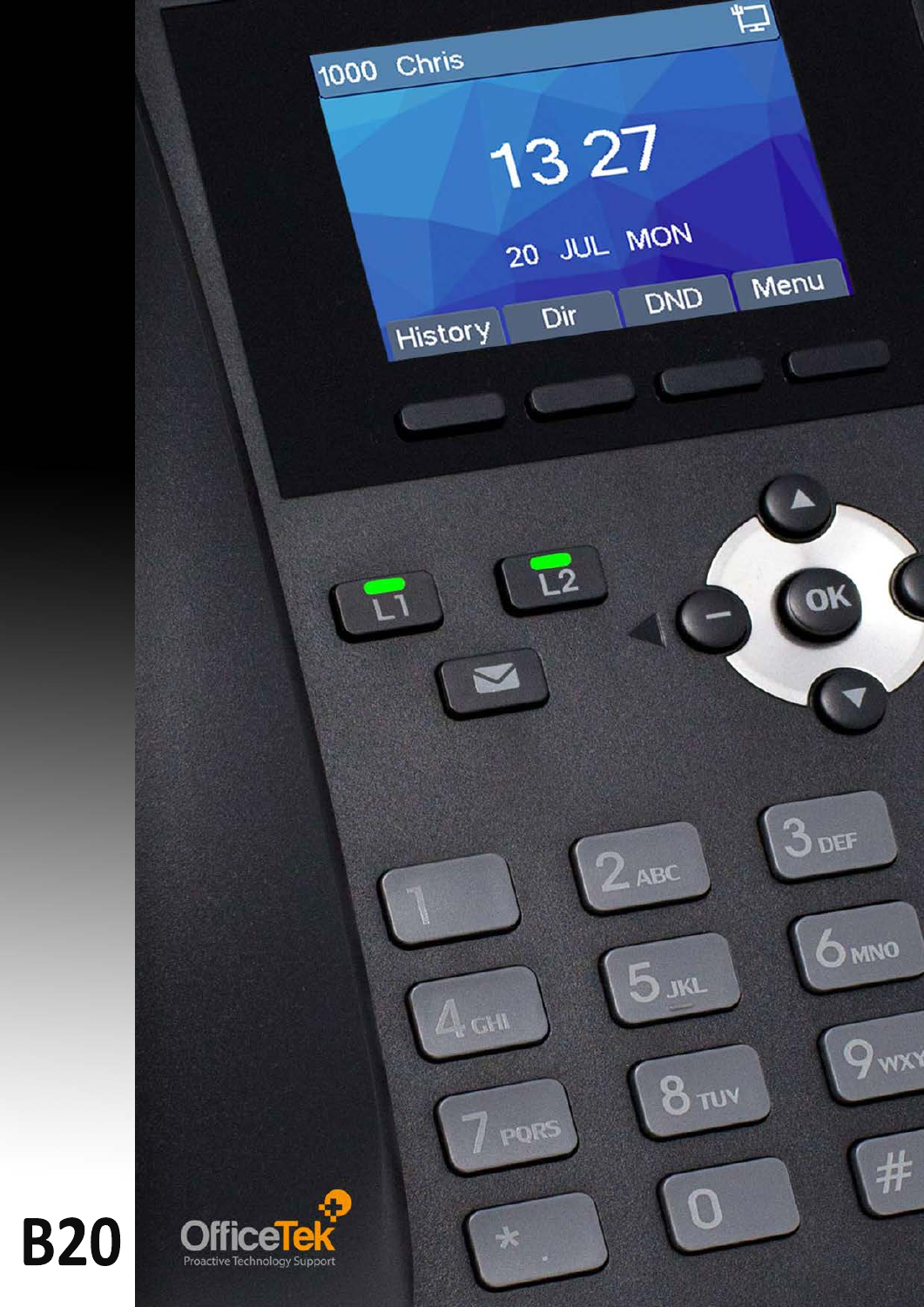The B20 is a quality phone with great functionality, ideal for people who are low usage users or people who do not require a large amount of dedicated function keys. This handset has a slightly larger colour screen than that of the A10 model and supports 1000 Mbps Networking, The B20 handset would suit areas such as unmanned receptions, kitchens, meeting rooms and classrooms.

#### **Phone Features**

- Local Phonebook (500 entries)
- Cloud Phonebook
- Call logs (In/Out/Missed, 600 entries)
- Black/White List Call Filtering
- Screensaver
- Voice Message Waiting Indication (MWI)
- Programmable DSS/BLF/Function Soft Keys
- Headset Support
- Action URL/Active URI

### **Call Features**

- Call out/Answer/Reject
- Mute/Unmute (microphone)
- Call Hold/Resume
- Call Waiting
- Intercom
- Caller ID Display
- Speed Dial
- Anonymous Call (Hide Caller ID)
- Call Forwarding (Always/Busy/No Answer)
- Call Transfer (Attended/Unattended)
- Call Parking/Pick-up
- Redial/Auto-Redial
- Do-Not-Disturb
- Auto-Answering
- Voice Message
- 3-way Conference
- Hot Line
- Hot Desking